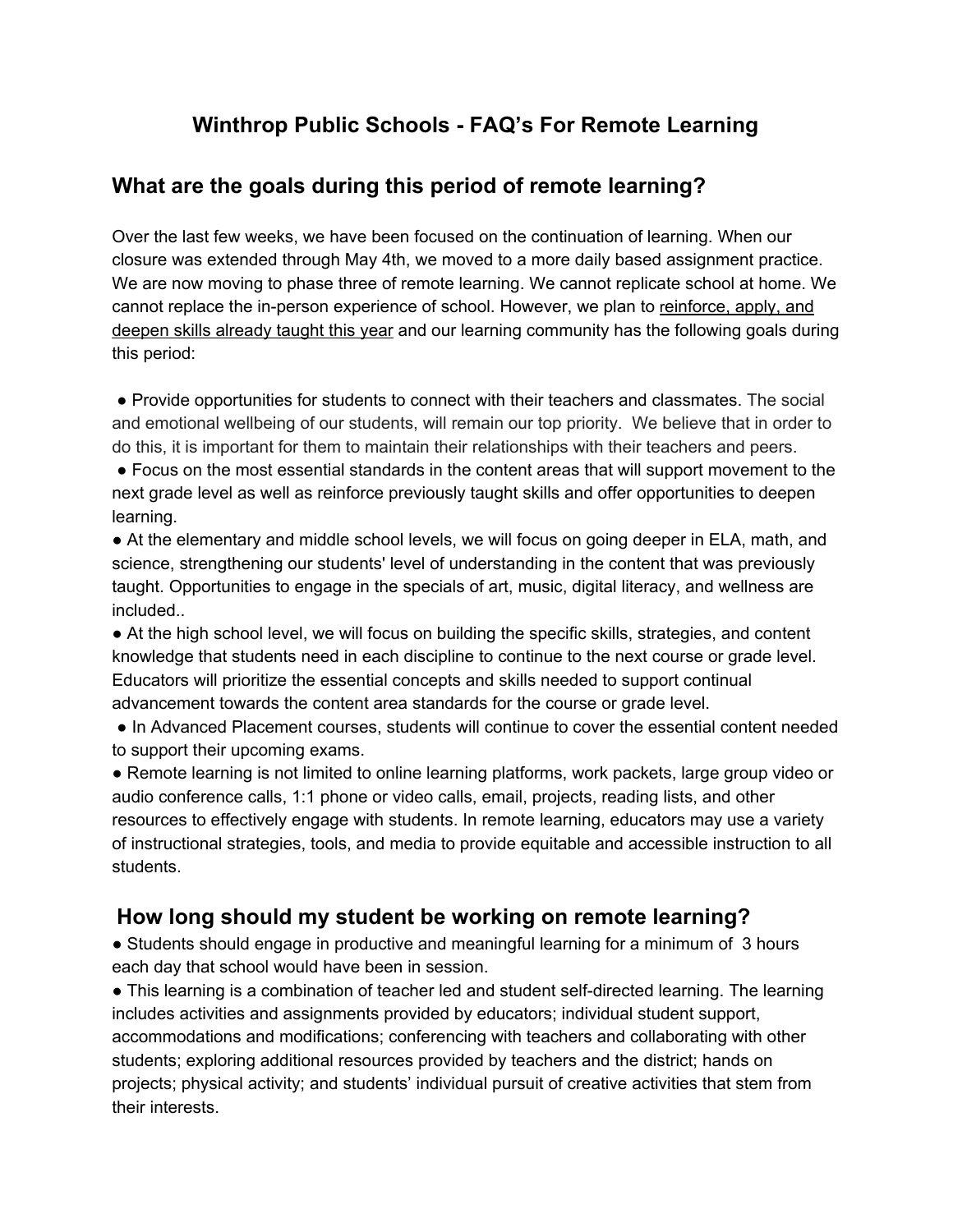● Student experience will vary according to the student's age, individual and family needs, access to remote learning, and the ongoing health of the student, family, and staff.

## **What about confidentiality on video, Zoom, Google Meet/Hangouts?**

In our full Remote Learning Plan the below legal notification outlines the question above:

#### **Remote Learning Opportunities - Legal Notification - April 13, 2020**

*Our school district has presently closed its physical school buildings due to the COVID-19 pandemic. During this period of school closure, the District will be providing students with remote learning opportunities, which may include analog materials, telephone calls, video conferencing, pre-recorded lessons, and other online services. Students are expected to participate in these services if possible. Please reach out to your child's teacher or principal if you become aware of any issues with your child accessing the remote opportunities provided by the District.*

*In accordance with state and federal laws, including the Massachusetts Wiretapping Act and FERPA, parents and students must refrain from recording any and all remote lessons. Exceptions may be made on an individual basis due to special circumstances, and only with the consent of everyone involved in the lesson.*

*In addition, while parents/guardians are permitted to observe online instruction in a non-disruptive manner, to the extent that remote learning opportunities provide access to confidential student information, all participants agree, by participating in this remote learning opportunity, to refrain from disseminating any confidential student information about other student participants with any and all third parties. By participating in the remote learning opportunities, consent to this request is hereby provided.*

*Similarly, we ask everyone in our school community to recognize that video conferences and other online services will be taking place in the homes of the educators and students who participate in the calls, and to be mindful of everyone's right to privacy. To that end, we remind our students to dress appropriately and choose an appropriate location in their home from which to participate in any and all remote learning opportunities, particularly those with a video component. Parents/guardians should take all precautions to safeguard personal or private information that they do not wish to be disclosed.*

*Students will be expected to behave in accordance with school rules of conduct while participating in remote instruction. Cyber-bullying, harassment, discrimination, and abuse of the remote learning process will not be tolerated and may result in suspension from remote learning, as well as additional consequences when school resumes. The District also encourages its staff and students alike to limit disruptions to remote lessons to the extent feasible (while also recognizing that sometimes pets, small children, and technical difficulties cannot be prevented from disrupting a lesson that happens at home).*

*Special education teachers, ELL/SEI teachers, and individual service providers will be in contact with parents/ guardians of students with specialized learning needs regarding necessary*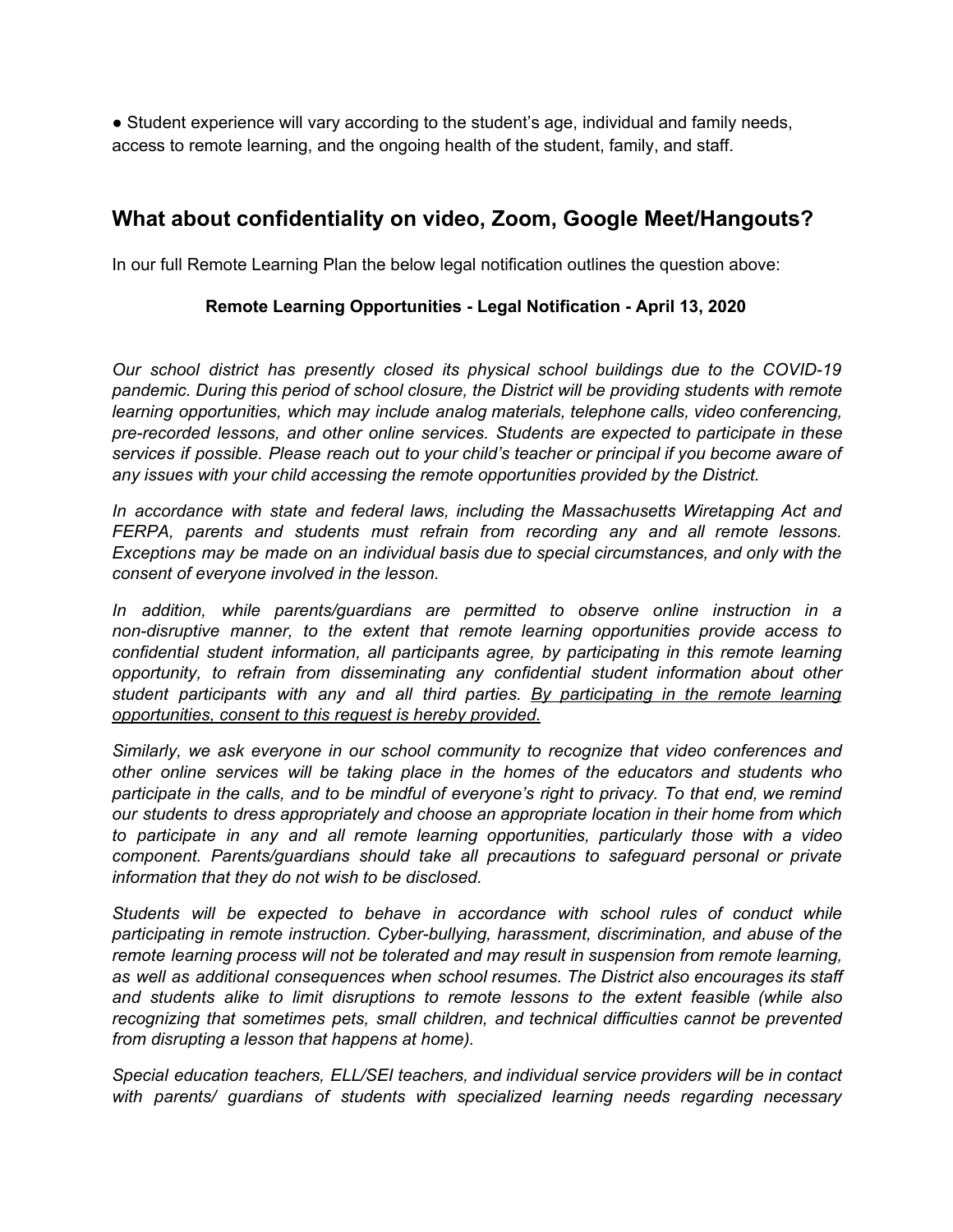*modifications to the remote instruction opportunities offered to other members of an individual student's class, as well as to discuss direct and group service provision. Any small group or individual video services are subject to this notice.*

*By accessing these services, the District recognizes that you and your child consent to access online instruction and agree to fully comply with the requirements of this letter.*

*We appreciate your time and attention to this notice.*

*If you have any questions about the contents of this notice, please contact the appropriate building or district administrator.*

## **What are the expectations for students during video meetings?**

As noted above, students are expected to adhere to their grade level code of conduct. The student handbook outlines expectations for the use of technology and social media. Furthermore, teachers should set behavioral norms for meetings, similar to the behavioral norms set in their classrooms.

# **What about grades during remote learning?**

#### **Elementary**

At the elementary level, educators will continue to provide feedback on their curriculum and learning progressions and progress toward meeting the standards. In the meantime we will continue to communicate with the MA Department of Education in regards to a possible return date and 3rd trimester decisions will be made at that time.

### **Middle School**

At the middle school:

- **●** Student work will not be graded. Teachers will provide feedback to students and parents as requested or when there is a need for a teacher to inform the parent/student of success or need. **Students will receive "***Credit"* **by actively engaging in student learning opportunities to the best of their abilities. Students who do not participate in activities nor complete assigned work will be issued "***No-Credit".* We will continue to communicate with the MA Department of Education in regards to how the Credit/No-Credit structure will impact grades for the 4th quarter as well as the final grade for the year. A methodology for determining a student's final grade will be developed and shared with students and families if the period for school closure extends further beyond May 4th.
- Student participation includes engaging in the scheduled (daily) learning activity and submitting the work when asked to the best of their ability. Each student who engages to the best of their ability will receive credit.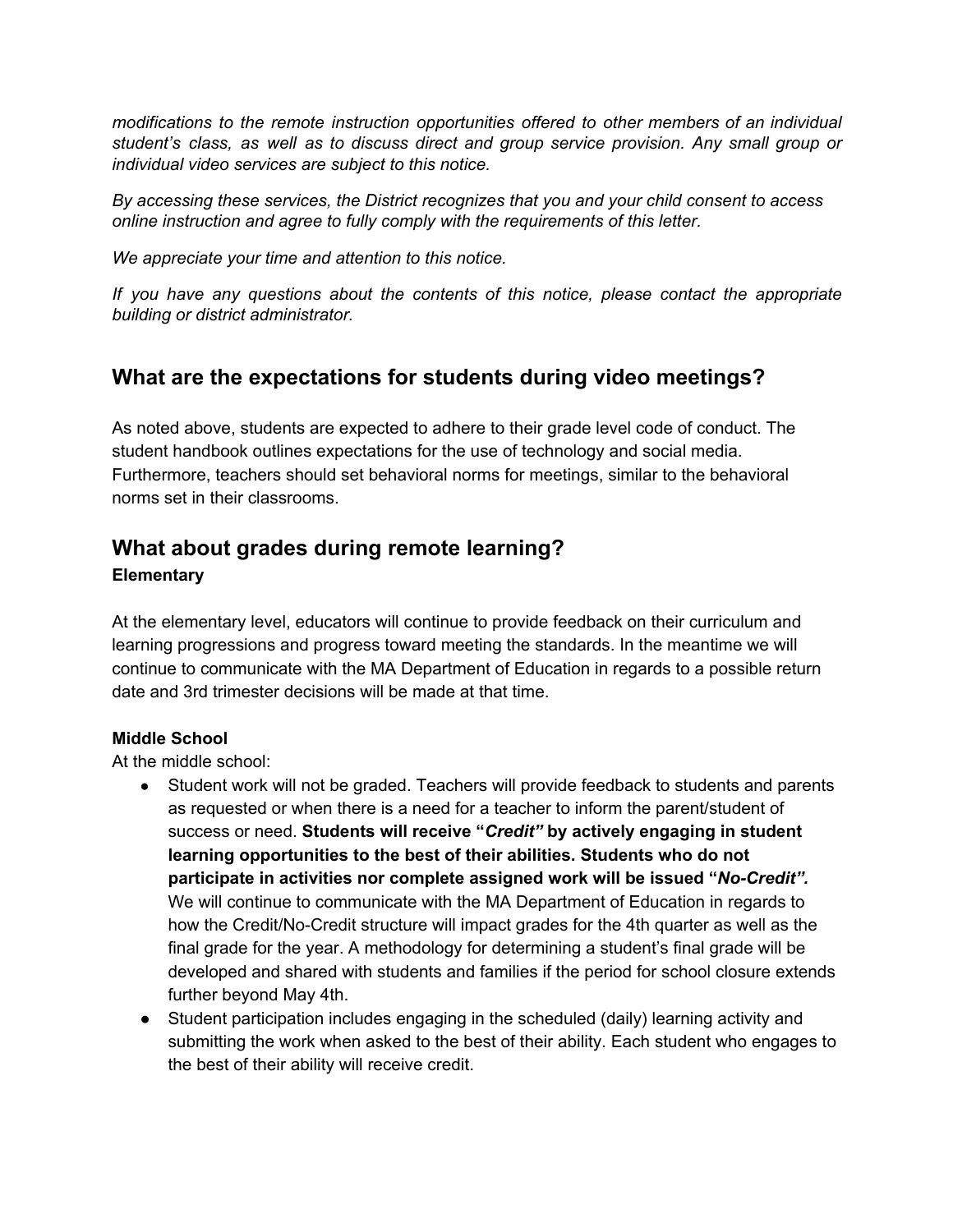- Students are responsible for completing their online assignments. Teachers, School Administrators, and/or other staff will contact students who are not participating in their learning activities in order to develop a plan that supports the student's engagement. If a child is unable to consistently participate in the activities and assigned work, please contact Mr. Curley via email at [bcurley@winthrop.k12.ma.us](mailto:bcurley@winthrop.k12.ma.us).
- Quarter 3 ends on Monday, April  $6<sup>th</sup>$ . We are currently in the process of deciding the grading process. We ask that all families are patient as we are amid unprecedented times. Report cards for quarter 3 will become available within the next couple of weeks.
- **Quarter 4 begins on Tuesday, April 7 th .** Teachers will continue to provide daily learning opportunities. Beginning, Monday April 13, 2020, students will begin to receive feedback from teachers on their assignments and issued *CREDIT* for participating in class activities and completing their work.

At the high school level:

### **GRADING AND ASSESSMENT - Quarter 3**

Q3 grades close on **Friday, April 17th**. Students are allowed to make-up any missed assignments from the beginning of Q3 through **March 13th (day of school closure)**. Any work that was assigned after **March 13th** will NOT be counted toward the Q3 grades *with the exception of (See below):*

- All Departments/Teachers will offer students (in all of their classes) the opportunity to earn extra credit for Q3 by providing them with assignment(s) that are supplemental to material that predates March 13th.
- Hold Harmless Policy No student will get below 60% for Q3. Due to Hold Harmless student grades can't go down with makeup work, only up.

Q3 Report Cards will be published in Ipass on **Thursday, April 30th by 4:00pm.**

#### **GRADING AND ASSESSMENT - Quarter 4**

All students are graded with credit/no credit. This is the DESE recommendation at this point. A quarter grade of 60% and above = credit, a quarter grade of 59% and below = no credit.

Final grades will still be calculated using our current formula: **Q1 - 20%, Q2 - 20%, MYE -10%, Q3 - 20%, Q4 - 20%, FEx - 10%**

Here is how we will assign Q4 and FEx grades at the end of the school year:

*A student who receives "credit" for the course - The Q4 grade will be either their Semester 1 Average or a 75% - whichever is higher. The FEx grade will either be their Semester 1 Average or their Q3 Grade - whichever is higher.*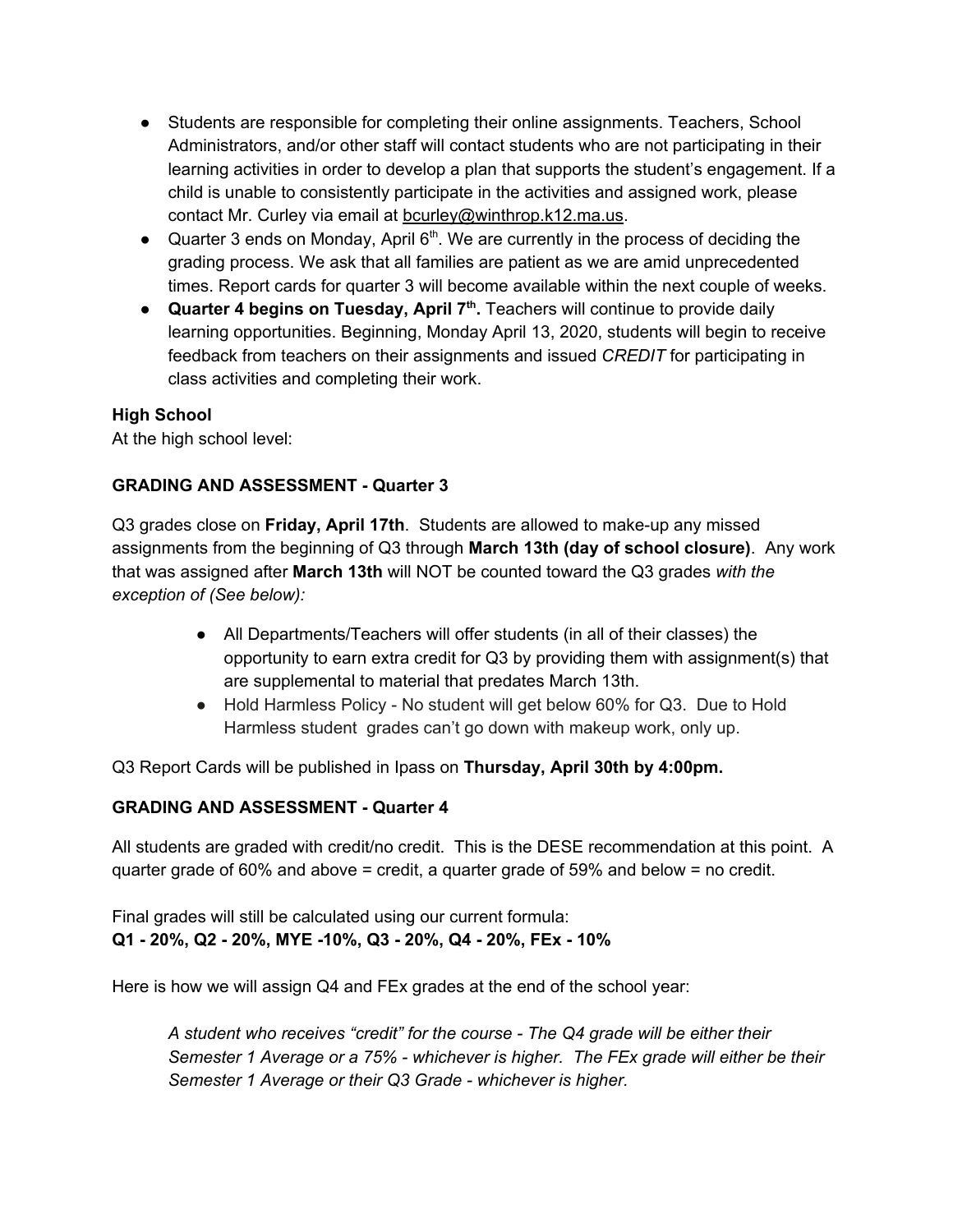*A student who receives "no credit" for the course - The Q4 grade will be 50% and the FEx grade will be 50%.*

*\*Note: Reciprocal communication and multiple opportunities to complete assessments/alternative assessments are required before issuing "no credit"*

### **NOTE: April 20-24 (Vacation Week) Teachers will not be available for consultation however suggested learning activities will still be posted for the week.**

## **What about my student on a 504 or an IEP?**

During school closure, students with disabilities are entitled accommodations and services outlined in their Section 504 plan or Individualized Education Program (IEP) consistent with the need to protect the health and safety of students with disabilities. Consistent with guidance from the Department of Elementary and Secondary Education, the district is not required to fully implement the active Section 504 plan or the active IEP. The services provided will look different during this period of school closure, but the district will be making every effort to use creative strategies to provide special education and services to the extent feasible.

Parents/guardians will be contacted regarding a remote learning plan specific to individual student's accepted IEP. The plan is intended to be a temporary plan for the period of school closure and does not alter or amend the student's current accepted IEP. Individual remote learning plans, outlining remote learning services relative to students' individual needs will be communicated directly to families of students with disabilities currently being serviced through an IEP.

### **Special Education Service Provisions**

- Ongoing enrichment activities relative to the goals and objectives in the IEP
- Regular communication and check-in with families

You are encouraged to reach out to both your child's General Education and Special Education teachers with questions and/or support. Special education teachers will still provide progress reports as required by students' Individualized Educational Plans. Special Education Coordinators will work with families on scheduling virtual IEP meetings, as feasible.

# **What if my student is an English Language Learner(EL)?**

English Learners Elementary ESL teachers will create support for students at the lowest proficiency levels (WIDA levels 1-3) to support their continued literacy development across the four domains of reading, writing, listening and speaking. For students in higher proficiency levels, ESL teachers can support students completion of classroom assignments specific to reading and writing.

At the secondary level, the ESL teacher will continue to provide opportunities for continued literacy development across the four domains dependent on the students' needs based on their WIDA proficiency levels.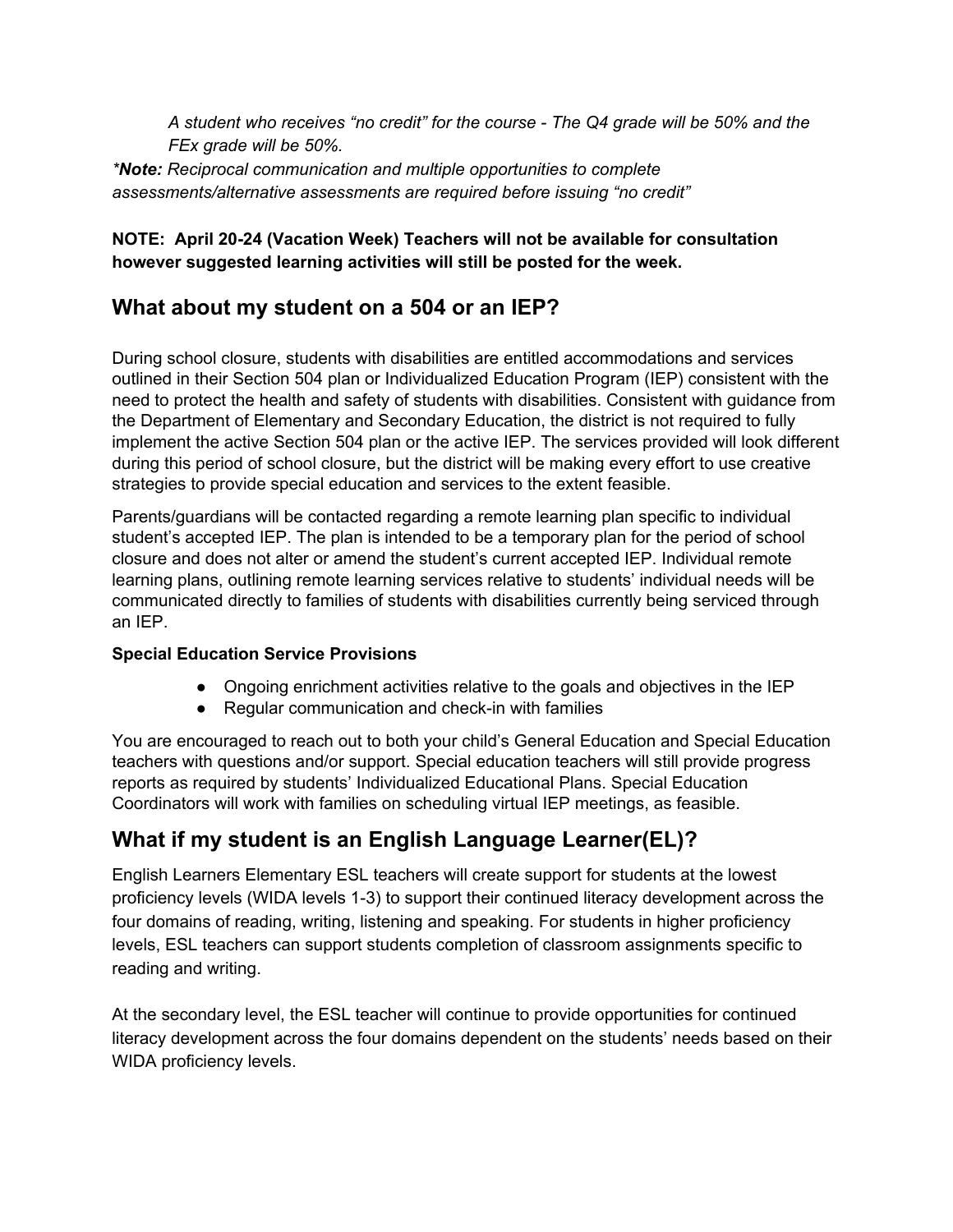## **Will my child have to repeat the grade?**

We are waiting for guidance from the Massachusetts Department of Elementary and Secondary Education. However, we believe that all students will progress to the next grade level next year. All schools throughout the state will have to adjust instruction and curriculum to support students after the prolonged school closure. However, any high school student who is in danger of failing will need to have individual conversations with their guidance counselor and assistant principal to determine next steps to determine their course sequence for the coming school year.

### **What about MCAS?**

The federal government has provided states waivers from required testing. There is currently a bill in the state legislature to provide a waiver from state law for the administration of MCAS this year.

## **What is the schedule for posting of assignments? Elementary**

At the elementary level:

We have built these school-based websites (Arthur T. [Cummings](https://sites.google.com/winthrop.k12.ma.us/atclearningopportunities/home) School, William P. [Gorman](https://www.winthrop.k12.ma.us/site/default.aspx?PageType=3&DomainID=417&ModuleInstanceID=1994&ViewID=6446EE88-D30C-497E-9316-3F8874B3E108&RenderLoc=0&FlexDataID=10775&PageID=1083) Fort Banks [School\)](https://www.winthrop.k12.ma.us/site/default.aspx?PageType=3&DomainID=417&ModuleInstanceID=1994&ViewID=6446EE88-D30C-497E-9316-3F8874B3E108&RenderLoc=0&FlexDataID=10775&PageID=1083) as a one-stop learning center for families. This is where families will access our remote learning platform. Every Monday morning new plans will be posted. If you click on your child's grade level you will find specifically designed daily lessons for your child(ren).

### **NOTE: April 20-24 (Vacation Week) Teachers will not be available for consultation however suggested learning activities will still be posted for the week.**

#### **Middle School**

At the middle school level:

**Students will need to visit our [r](https://www.winthrop.k12.ma.us/Domain/287)emote [learning](https://www.winthrop.k12.ma.us/Domain/287) site on a daily basis** to see the scheduled assignments. The site can be found on our school website titled "Home Learning" at the top of the page or you may scroll down and find the link listed under "WMS Announcements". You may also find the link by clicking **[HERE](https://sites.google.com/winthrop.k12.ma.us/wms-learning-opportunities/home)** directly.

Winthrop Middle School will publish a grade-specific schedule of "office hours" to students and families for each upcoming week . This schedule is subject to change each week based on recommendations by MA Department of Elementary & Secondary Education.

### **NOTE: April 20-24 (Vacation Week) Teachers will not be available for consultation however suggested learning activities will still be posted for the week.**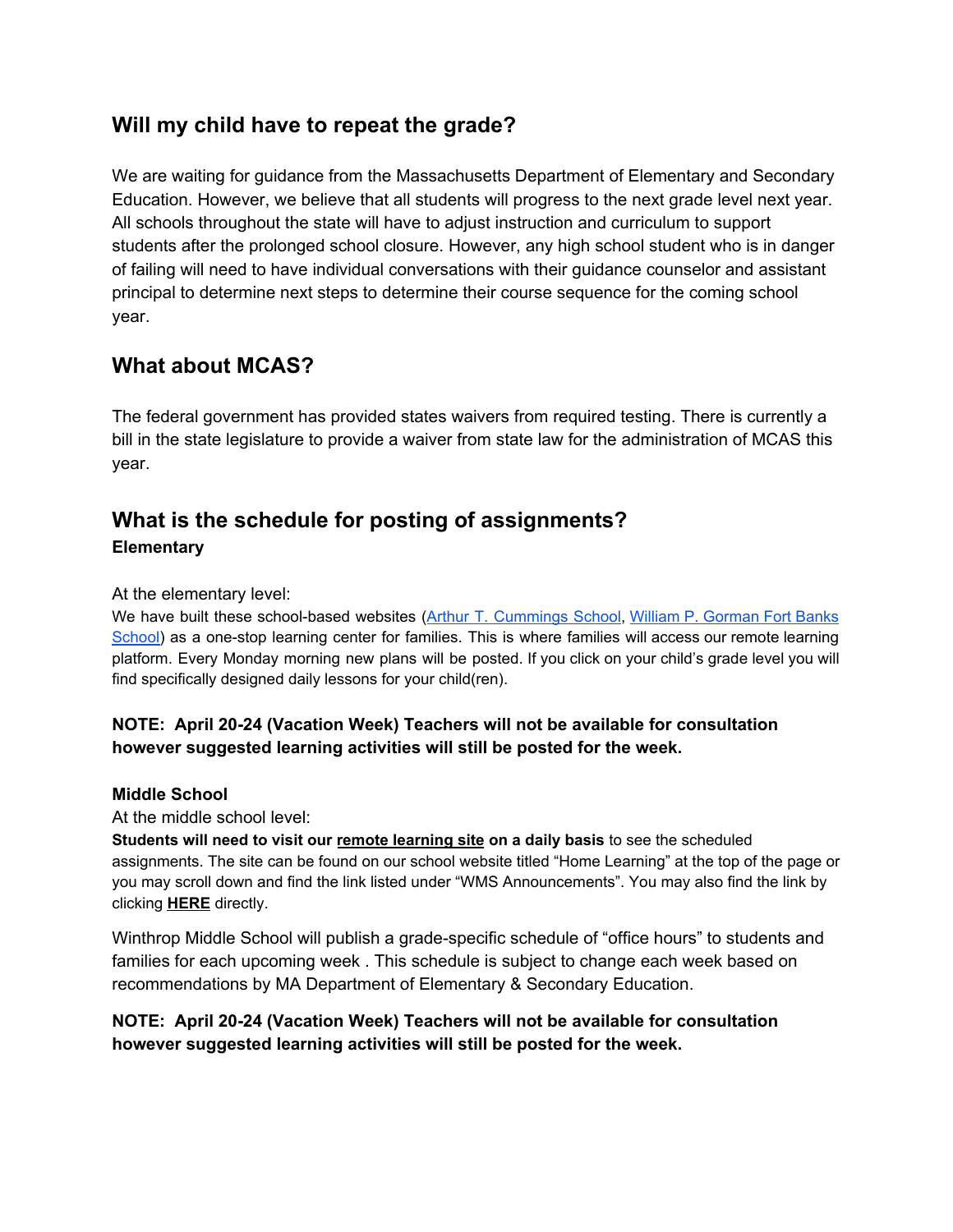At the High School Level:

Teachers will be providing a lesson for each class period during the scheduled time (on Tuesdays, Wednesdays, and Thursdays) using either google classroom, Schoology, or Zoom (Zoom lessons will be in the form of a live video conference). Teachers will create a virtual classroom by posting the link and password to the class on their online platform (schoology, google classroom etc). They will also email zoom meeting invitations to student gmail accounts.

#### **Scheduled Remote Learning will begin the week of Monday, April 13th:**

The first day of scheduled remote learning at WHS will be **Tuesday, April 14th.** This will be **DAY 1** of the cycle. Please note that this week is still considered to be **Q3.**

#### **Q4** will begin on **Monday April 27th**.

*Weekly Schedule:*

#### *Monday* - *Planning Day*

- Teachers will create plans/assignments for the week and post scope of work for the week on google classroom or schoology.
- Students will log-in to their online platforms to plan out their week and work on necessary assignments.

#### *Tuesdays, Wednesdays, Thursdays* - WHS Virtual School

● Students will engage in remote learning by following the 7 DAY WHS schedule with abbreviated class periods. See schedule below.

#### *WHS Virtual School Schedule (T, W, Th):*

Block 1: 9a - 9:30a Block 2: 9:35a - 10:05a Block 3: 10:10a - 10:40a *20 minute Break* Block 4: 11:00a - 11:30a Block 5 11:35a - 12:05p

#### *Friday* - Wrap Up Day

- Teachers are available to students via scheduled virtual office hours
- Teachers conduct check-ins with students and help them plan for the following week
- Teachers work with Admin to address student issues (low engagement and/or work completion)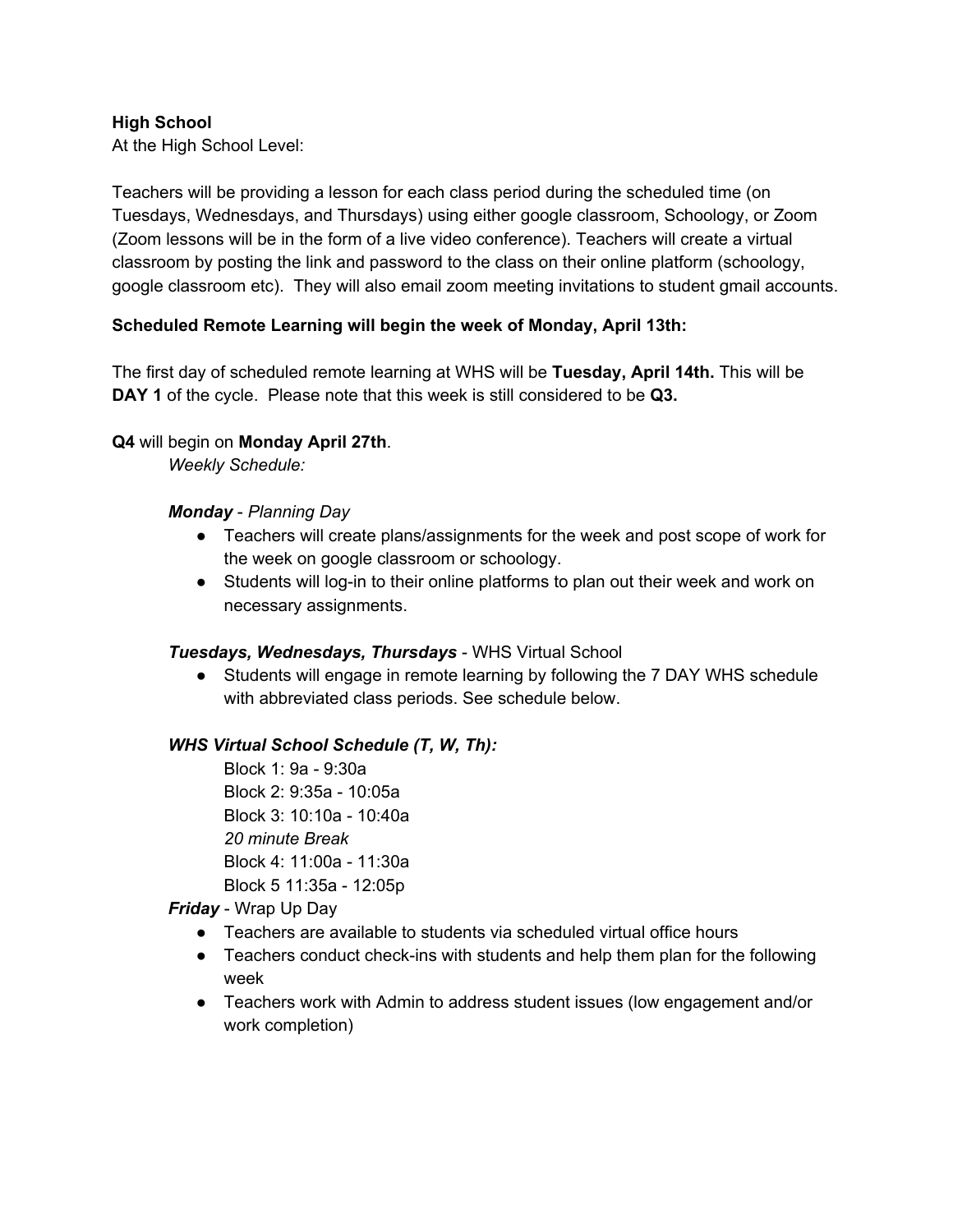## **What are the expectations for students during remote learning?**

### **Elementary**

At the elementary level:

• Students are asked to check the remote learning web pages each day for assignments. Arthur T. [Cummings](https://sites.google.com/winthrop.k12.ma.us/atclearningopportunities/home) School - William P. [Gorman](https://sites.google.com/winthrop.k12.ma.us/wpghomelearning/home) Fort Banks Schoo[l](https://sites.google.com/winthrop.k12.ma.us/wpghomelearning/home)

• Complete assignments during the week, students should be completing a minimum of 3 hours worth of work a day. It is **NOT** recommended that this time be all at once.

- Communicate with teachers for feedback and support.
- Take breaks when needed
- Be active and participate in play each day.

### **Middle School**

At the middle school level:

- While Middle School students are not required to log-in at a specific time, **they are responsible for approximately 30 minutes of academic work in each of the classes**. For example, students should engage in all four core subjects and choose two of their current specials each day. Please note, this is subject to change based on feedback from the MA Department of Elementary & Secondary Education.
- Students will have an opportunity to attend a Google Meet session that will be offered by their teachers. This is designed to help support students as needed. **We are currently developing a system for students to request help and teachers will determine if the support can be provided through email, posted video, or through a Google Meet with other students present**.
- Students should be **communicating with their teachers regularly**. Examples include but not limited to email, Google Classroom discussions, Google Meet gathering, etc.
- **Students will need to visit our [r](https://www.winthrop.k12.ma.us/Domain/287)emote [learning](https://www.winthrop.k12.ma.us/Domain/287) site on a daily basis** to see the scheduled assignments. The site can be found on our school website titled "Home Learning" at the top of the page or you may scroll down and find the link listed under "WMS Announcements". You may also find the link by clicking **[HERE](https://sites.google.com/winthrop.k12.ma.us/wms-learning-opportunities/home)** directly.
- The WPS Technology Policy applies while attending the classroom. Students should be mindful of when participating in digital learning. The teacher may, at their discretion, remove a student from a video conference if the student is acting inappropriately or creating a disturbance to the online learning environment.
- **Students will be held accountable for completing their online work.**
- WMS 2019-2020 Student Handbook outlines behavior expectations for students. **Students are expected to adhere to the conduct expectations in the remote environment as they would at school.**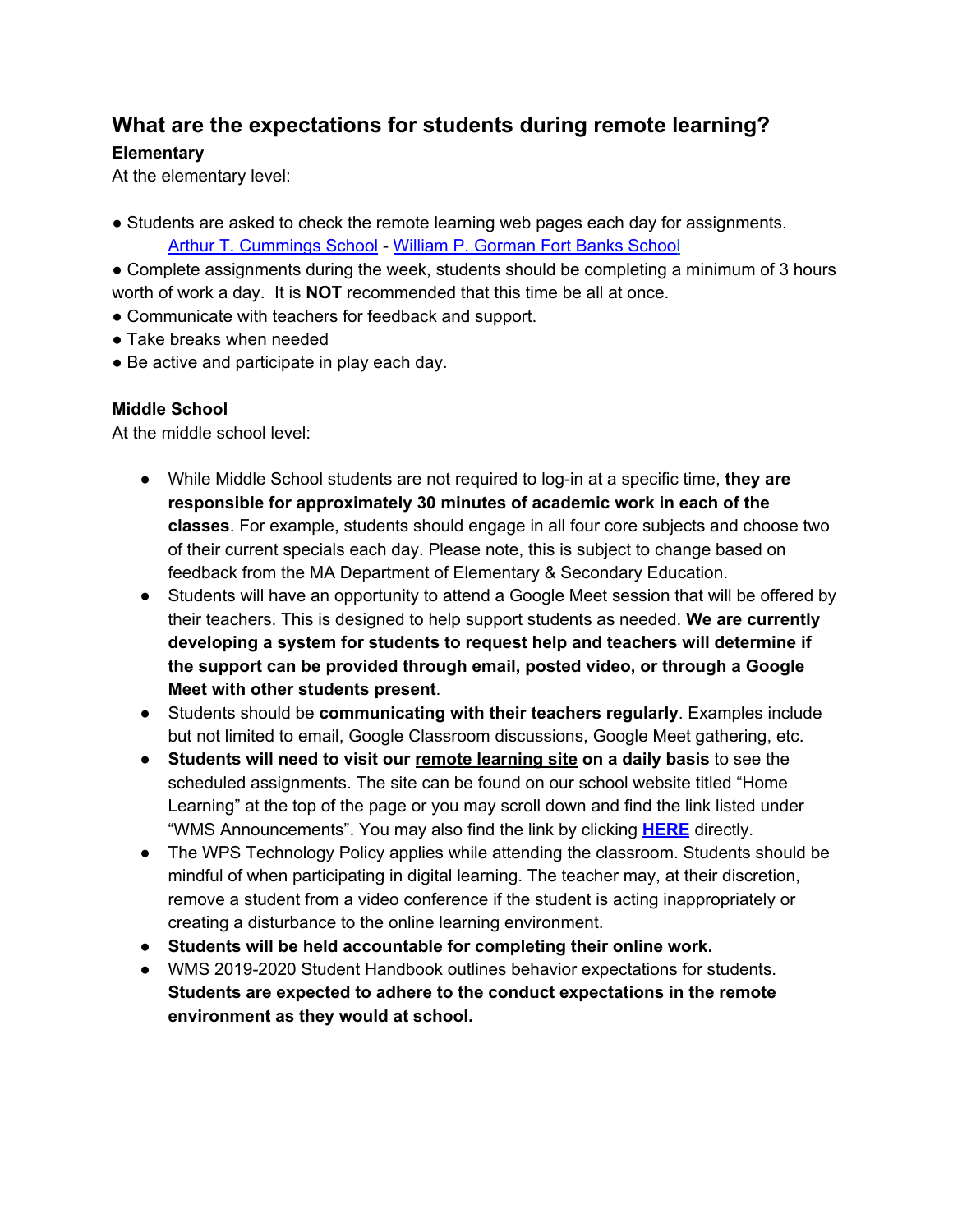At the High School Level:

- Students are expected to log in to Google Classroom/Schoology daily.
- Complete assignments during the week, students should be completing a minimum of 3 hours worth of work a day.
- Communicate with teachers for feedback and support.
- Take breaks when needed
- Be active and use your own creative outlets daily.

# **What are the expectations for parents/caregivers during remote learning?**

- Assist your child(ren) in establishing a routine and schedule for remote learning.
- To the best of your ability, help to set up a study space for your child.
- Ask for help from teachers if needed to support your child.
- Check in with your child about assignments.
- Make sure to take breaks and get physical activity.

# **What are the expectations for teachers during this period of remote learning?**

● For the purposes of communication, educators should establish "office hours" at least once a week during school hours. Office hours can take various forms--virtual, phone, email, Google Classroom, Class Dojo. The educator should share their office hours with students and families weekly.

• Set a schedule for yourselves for when you are available for each task and obligation you have during the day, students, colleagues, staff meetings, IEP meetings, etc.

● Collaborate with Common Planning Teams or Grade-Level teams, directors, coaches, principals, and students to create common lessons and assignments to support the advancement of learning. Lessons should be common at the elementary and middle school levels by grade and building. At the secondary level, each course should be common. Staff might also collaborate across grades and specialists if they wish.

• At the high school level teachers will be providing a lesson for each class period during the scheduled time (on Tuesdays, Wednesdays, and Thursdays) using either google classroom, Schoology, or Zoom (Zoom lessons will be in the form of a live video conference). Teachers will create a virtual classroom by posting the link and password to the class on their online platform (schoology, google classroom etc). They will also email zoom meeting invitations to student gmail accounts.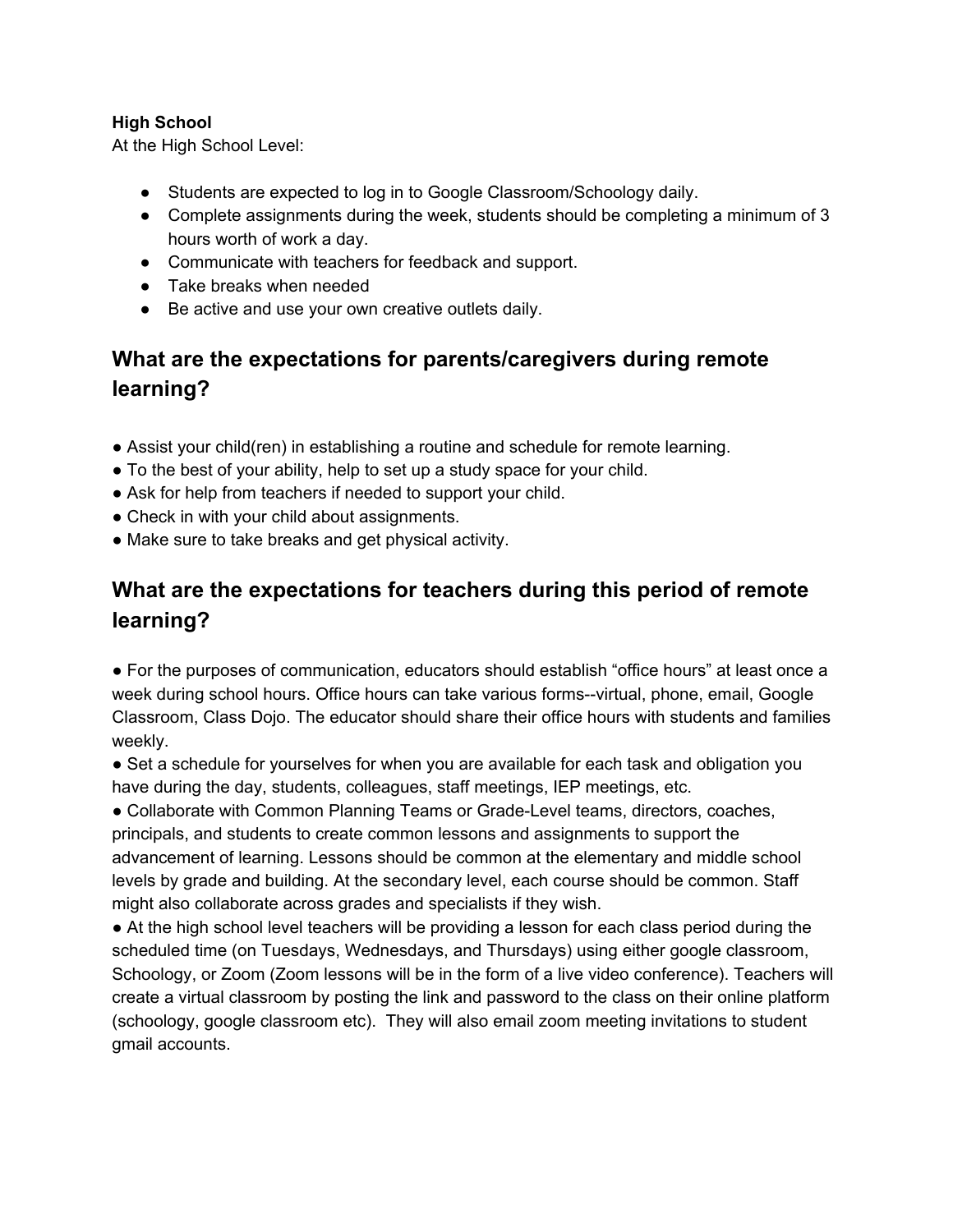• We can neither replicate school at home nor deliver the full scope and sequence of curriculum and instruction as it would be provided at school. Be flexible and identify key skills and strategies that can support students as they participate in remote learning.

## **How do students get feedback about their progress?**

Teachers will use Google Classroom, Class Dojo, Email and Virtual means to provide feedback on completion of assignments to the extent practicable.

# **How will parents and caregivers get feedback about their child's progress?**

Teachers will monitor student participation in the assigned work frequently and will provide students with feedback on their assignments when practicable. Teachers will contact parents/caregivers if students are not completing assignments outlined in the weekly learning plans. Additionally, parents/caregivers are always welcome to contact their child's teachers via email with questions about their child's progress.

## **Why am I not getting information?**

Parents should make sure to have updated email and phone information on record at their school(s) as this will be the primary method of communicating with families. If you believe your information may be incorrect please email the correct information to your building Principal(s).

- GFB [ipearson@winthrop.k12.ma.us](mailto:ipearson@winthrop.k12.ma.us)
- ATC [ngrimes@winthrop.k12.ma.us](mailto:ngrimes@winthrop.k12.ma.us)
- WMS [bcurley@winthrop.k12.ma.us](mailto:bcurley@winthrop.k12.ma.us)
- WHS [mcrombie@winthrop.k12.ma.us](mailto:mcrombie@winthrop.k12.ma.us)

# **What should I do if my child is unable (due to sickness or other reasons) to complete their daily work?**

If a student is unable to participate in their remote learning for the day, we kindly ask that the following actions are taken:

● First, communicate with your child's teacher to alert them of the inability to complete assignments.

● If a student has extended illness and is not able to complete classwork, please email the school principal so we can see if we can better support them when they are well again.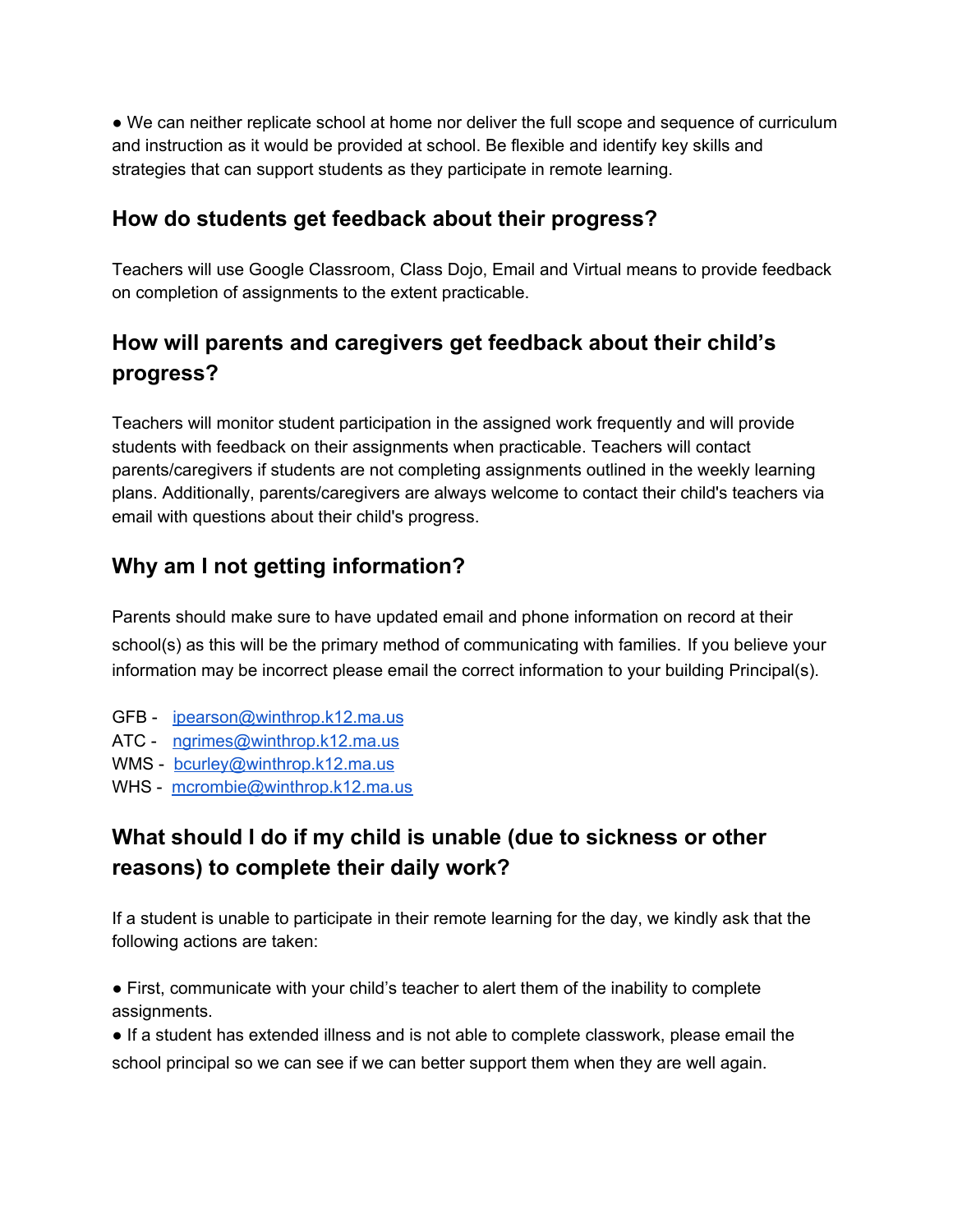# **How often should my child be checking in on assignments during remote learning?**

Students/Parents should be checking the Remote Learning web page of their school daily in grades PreK thru 8.

Students in grades 9 - 12 should be checking their teachers Google Classroom or Schoology platform daily.

## **What if a student is not completing work?**

Teachers will first reach out to the student and families via email and/or phone if the student is not completing assignments. If there is no response, teachers can seek support from the principal and/or assistant principals. Principal or assistant principals will then contact the families to reach out to the families to discuss concerns and challenges the family may be experiencing.

# **Does my child need to log in to watch her teacher present live lessons?**

We will be employing a blended approach to online instruction. Class Dojo, Google Classroom, Schoology, Zoom and Google Meets along with the Remote Learning web pages are the starting point for all students to determine expectations for each course. Class content will be made available so that students can participate asynchronously (content can be accessed at any point throughout the day). Teachers may choose to host optional video chats to check in with students, answer questions or provide a review of content.

## **Will report cards still be sent home/posted?**

### **Elementary**

At the elementary school level: 2nd Term report cards were mailed home on March 26th. We will await further direction from the MA DESE before making any additional decisions at this time.

### **Middle School**

At the middle school level:

 $\bullet$  Quarter 3 ended on Monday, April 6<sup>th</sup>. We are currently in the process of developing our grading strategy. We ask that all families are patient as we are amid unprecedented times. Report cards for quarter 3 will become available within the next couple of weeks.